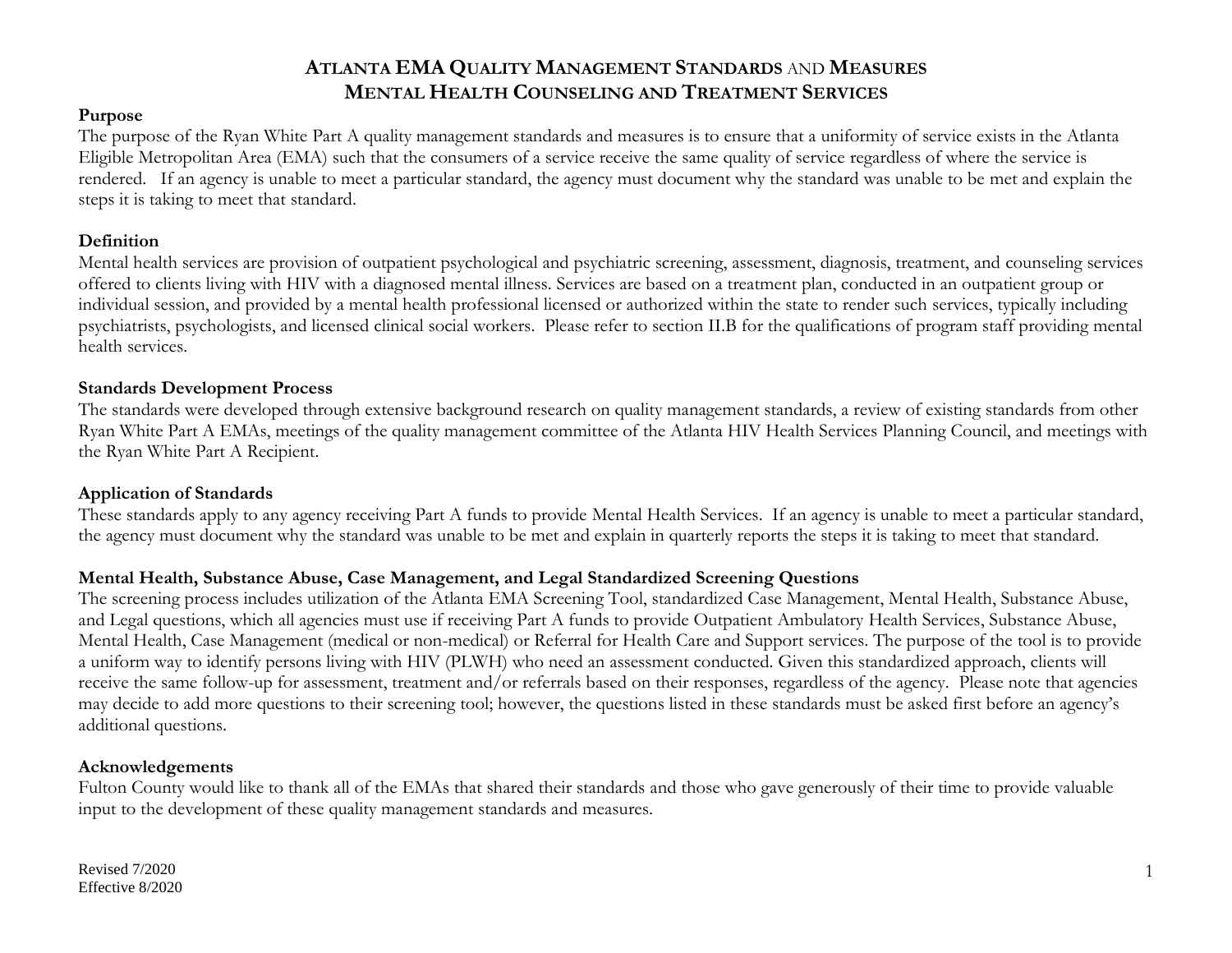| <b>Policies and Procedures</b>                                                    |                                                         |
|-----------------------------------------------------------------------------------|---------------------------------------------------------|
| Standard                                                                          | Measure                                                 |
| A. Agency must have policies and procedures in place that address confidentiality | Policy and procedure manual<br>$\bullet$                |
| (HIPAA), grievance procedures and supervision requirements per federal and        | Grievance procedure posted in visible location          |
| state law and local regulations.                                                  |                                                         |
| B. Agency has eligibility requirements for services in written form. This is      | Policy on file<br>$\bullet$                             |
| inclusive of:                                                                     |                                                         |
| $\checkmark$ Clients rights and responsibilities                                  |                                                         |
| Release of information/confidentiality                                            |                                                         |
| Eligibility for services                                                          |                                                         |
| C. Agency is licensed and/or accredited by the appropriate city/county/           | Current licensure on file from appropriate city/county/ |
| state/federal agency.                                                             | state/federal agency                                    |
| D. Agency has written policies and procedures in place that protect the physical  | Policy on file<br>$\bullet$                             |
| safety and well-being of staff and clients. This is inclusive of:                 | Program Review/Site Visit                               |
| √ Physical agency safety management and public health emergencies                 |                                                         |
| Meets fire safety requirements                                                    |                                                         |
| Complies with Americans with Disabilities Act (ADA)                               |                                                         |
| Is clean, comfortable and free from hazards                                       |                                                         |
| Complies with Occupational Safety and Health                                      |                                                         |
| Administration (OSHA) infection control practices                                 |                                                         |
| Follows recommendations of Centers for Disease Control and                        |                                                         |
| Prevention (CDC) guidelines during pandemics and outbreaks                        |                                                         |
| Maintains and updates an emergency preparedness plan                              |                                                         |
| Crisis management and psychiatric emergencies<br>✓                                |                                                         |
| How to assess emergent/urgent vs. routine need                                    |                                                         |
| Verbal intervention                                                               |                                                         |
| Non-violent physical intervention                                                 |                                                         |
| Emergency medical contact information                                             |                                                         |
| Incident reporting                                                                |                                                         |
| Voluntary and involuntary inpatient admission                                     |                                                         |
| Refusal and/or termination of services<br>✓                                       |                                                         |
| Personnel<br>✓                                                                    |                                                         |
| Roles and responsibilities of staff, including supervision                        |                                                         |
| responsibilities and caseload or staff/client ratio                               |                                                         |
| Client/Parent/Guardian Rights and Responsibilities (see Section VII)              |                                                         |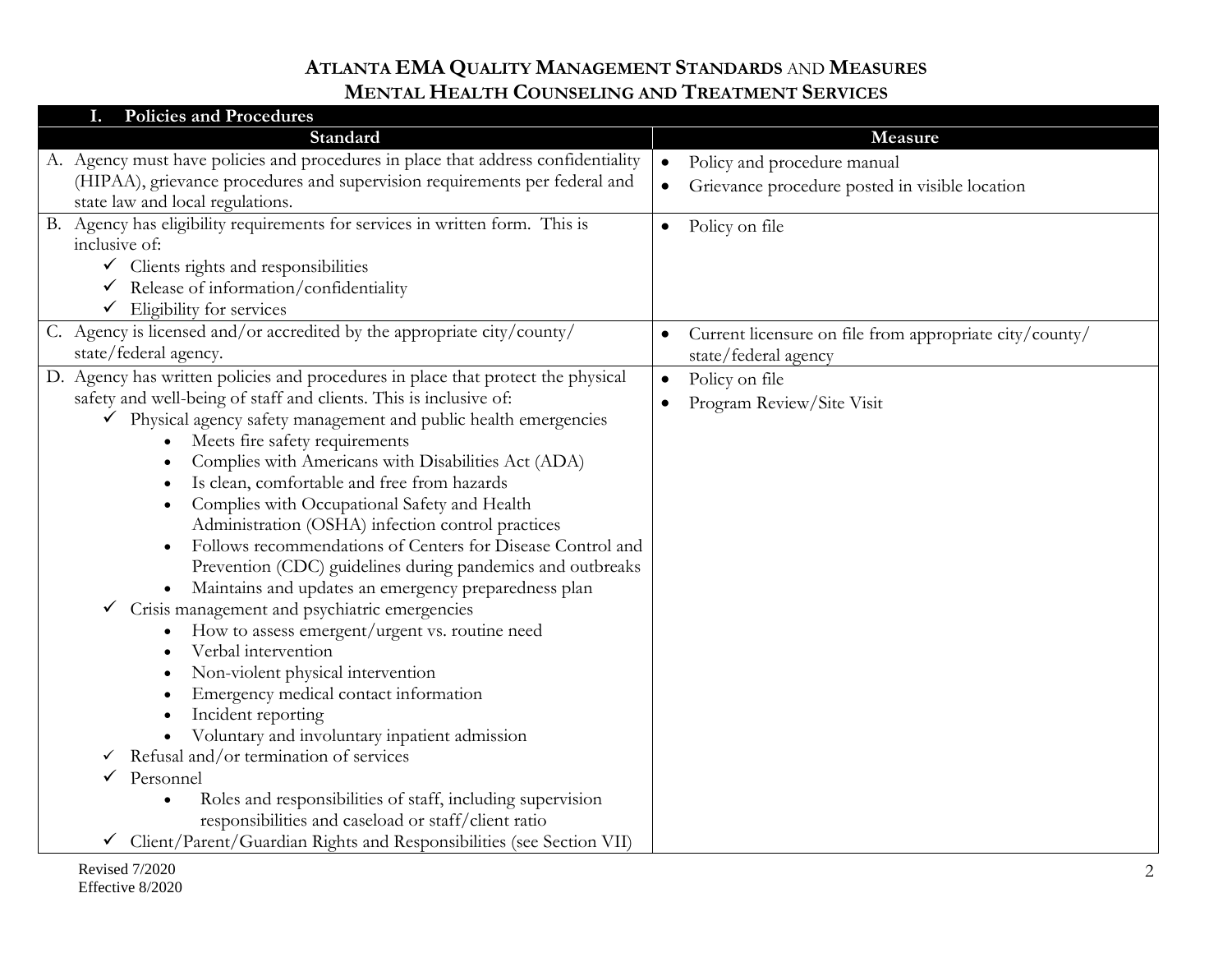| Gealth Record Storage and Maintenance                                                                                                              |                                                                   |
|----------------------------------------------------------------------------------------------------------------------------------------------------|-------------------------------------------------------------------|
| Complies with DHHS, Office of Civil Rights HIPAA                                                                                                   |                                                                   |
| requirements                                                                                                                                       |                                                                   |
| $\checkmark$ Business Association Agreements on file                                                                                               |                                                                   |
| E. Agency has private, confidential office space for seeing clients with mental                                                                    | Program Review/Site Visit<br>$\bullet$                            |
| health treatment needs (e.g. no half-walls or cubicles, all rooms must have                                                                        |                                                                   |
| doors)                                                                                                                                             |                                                                   |
| F. Agency will have all inactivated client records in a confidential locked location                                                               | Site Visit/Program Monitoring<br>$\bullet$                        |
| for a period as stipulated by law.                                                                                                                 |                                                                   |
| G. Agency is required to maintain documentation of the following which shall be                                                                    | Personnel files                                                   |
| made available to the Recipient and HRSA upon request and during Ryan                                                                              | Client records<br>$\bullet$                                       |
| White Part A site visits:                                                                                                                          | Site Visit/Program Monitoring                                     |
| $\checkmark$ Documentation of appropriate and valid licensure and certification                                                                    |                                                                   |
| of mental health professionals as required by the State                                                                                            |                                                                   |
| $\checkmark$ A detailed treatment plan for each eligible client that includes                                                                      |                                                                   |
| required components and signature                                                                                                                  |                                                                   |
| $\checkmark$ Documentation of services provided, dates, and consistency with                                                                       |                                                                   |
|                                                                                                                                                    |                                                                   |
| Ryan White requirements and with individual client treatment                                                                                       |                                                                   |
| plans                                                                                                                                              |                                                                   |
| Program Staff<br>П.                                                                                                                                |                                                                   |
| Standard                                                                                                                                           | Measure                                                           |
| A. Staff is trained and knowledgeable about HIV/AIDS and available resources.                                                                      | Training records<br>$\bullet$                                     |
| B. Staff has appropriate skills, relevant experience and licensure to care for                                                                     | Current licensure and certification of mental health<br>$\bullet$ |
| PLWH with mental health issues. Mental health services provided with HRSA                                                                          |                                                                   |
| funding are subject to Georgia Code Title 37, Chapter 2. Per Georgia law,                                                                          | professionals as required by the State on file<br>$\bullet$       |
| professional staff providing treatment counseling or support group facilitation                                                                    | Training records                                                  |
| must be licensed or supervised by a licensed professional. Services will be                                                                        |                                                                   |
| provided by a mental health professional such as psychiatrists, psychologists,                                                                     |                                                                   |
| licensed clinical social workers (LCSW), and licensed professional counselors                                                                      |                                                                   |
| $(LPC)$ .                                                                                                                                          |                                                                   |
| C. All staff without direct experience or licensure must work under direction and                                                                  | Personnel records<br>$\bullet$                                    |
| supervision of an appropriately licensed/credentialed Mental Health                                                                                |                                                                   |
| Professional (MHP) that is qualified by the Georgia Composite Board of<br>Medical Examiners or Georgia Composite Board of Professional Counselors, |                                                                   |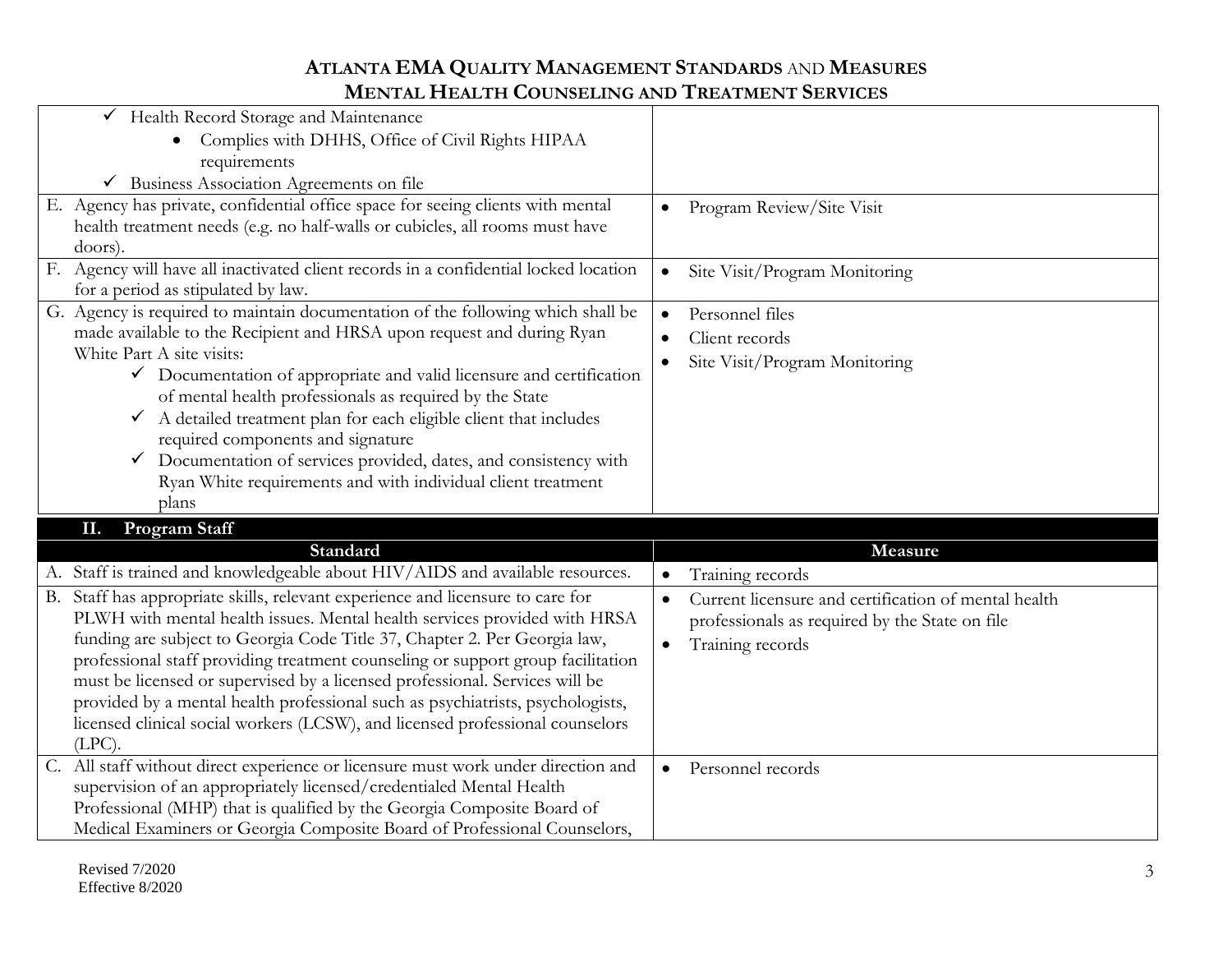| Social Workers, and Marriage and Family Therapists to provide clinical                                     |                                             |
|------------------------------------------------------------------------------------------------------------|---------------------------------------------|
| supervision.                                                                                               |                                             |
| D. Staff obtaining directed experience <sup>1</sup> must document clinical supervision <sup>2</sup> . Both | Personnel records<br>$\bullet$              |
| supervisors and supervisees are required to maintain a record of the date,                                 |                                             |
| duration, type (individual, paired, or group), and a brief summary of the                                  |                                             |
| pertinent activity for each supervision session available upon request.                                    |                                             |
| E. Agency staff administering screening questions must have completed training                             | Training records<br>$\bullet$               |
| for using the Atlanta EMA screening tool.                                                                  |                                             |
| <b>Access to Services</b><br>Ш.                                                                            |                                             |
| A. Agency is accessible to desired target populations. Accessibility includes:                             | Program Review/Site Visit                   |
| Proximity to community impacted by HIV                                                                     |                                             |
| Proximity to mass transit                                                                                  |                                             |
| Proximity to low-income individuals                                                                        |                                             |
| Proximity to underinsured/uninsured individuals                                                            |                                             |
| B. Agency is compliant with ADA requirements for non-discriminatory policies                               | Policy on file<br>$\bullet$                 |
| and practices and for the provision of reasonable accommodations to address                                |                                             |
| communication (e.g. sign language interpreter).                                                            |                                             |
| Agency demonstrates the ability to provide culturally and linguistically<br>$C_{\cdot}$                    | Personnel and training records<br>$\bullet$ |
| appropriate care according to the Atlanta EMA standards for desired target                                 | Program Review/Site Visit                   |
| population.                                                                                                | Client satisfaction survey<br>$\bullet$     |
| D. Agency demonstrates input from clients in service design and delivery.                                  | Client satisfaction survey                  |
|                                                                                                            | $\bullet$                                   |
|                                                                                                            | <b>Existence of Consumer Advisory Board</b> |
| E. Agency is accessible using HIPAA-compliant applications to provide                                      | Policy on file                              |
| telehealth services with healthcare-specific features and security.                                        | Personnel and training records              |
|                                                                                                            | Program Review                              |
| <b>Eligibility Determination/Screening</b><br>IV.                                                          |                                             |
| Standard                                                                                                   | Measure                                     |
| A. Upon initial contact with client, agency will assess client for emergent/urgent                         | Client record<br>$\bullet$                  |
| or routine mental health and substance abuse needs.                                                        |                                             |

 $\overline{a}$ 

<sup>&</sup>lt;sup>1</sup> Directed Experience means time spent under direction engaging in the practice of Professional Counseling as defined in O.C.G.A. Title 43, Chapter 10A, and Chapter 135. <sup>2</sup> Clinical Supervision is the direct clinical review, for the purposes of training or teaching, by a supervisor of interaction with a client/s in order to promote the development of clinical skills as defined in O.C.G.A. Title 43, Chapter 10A, and Chapter 135.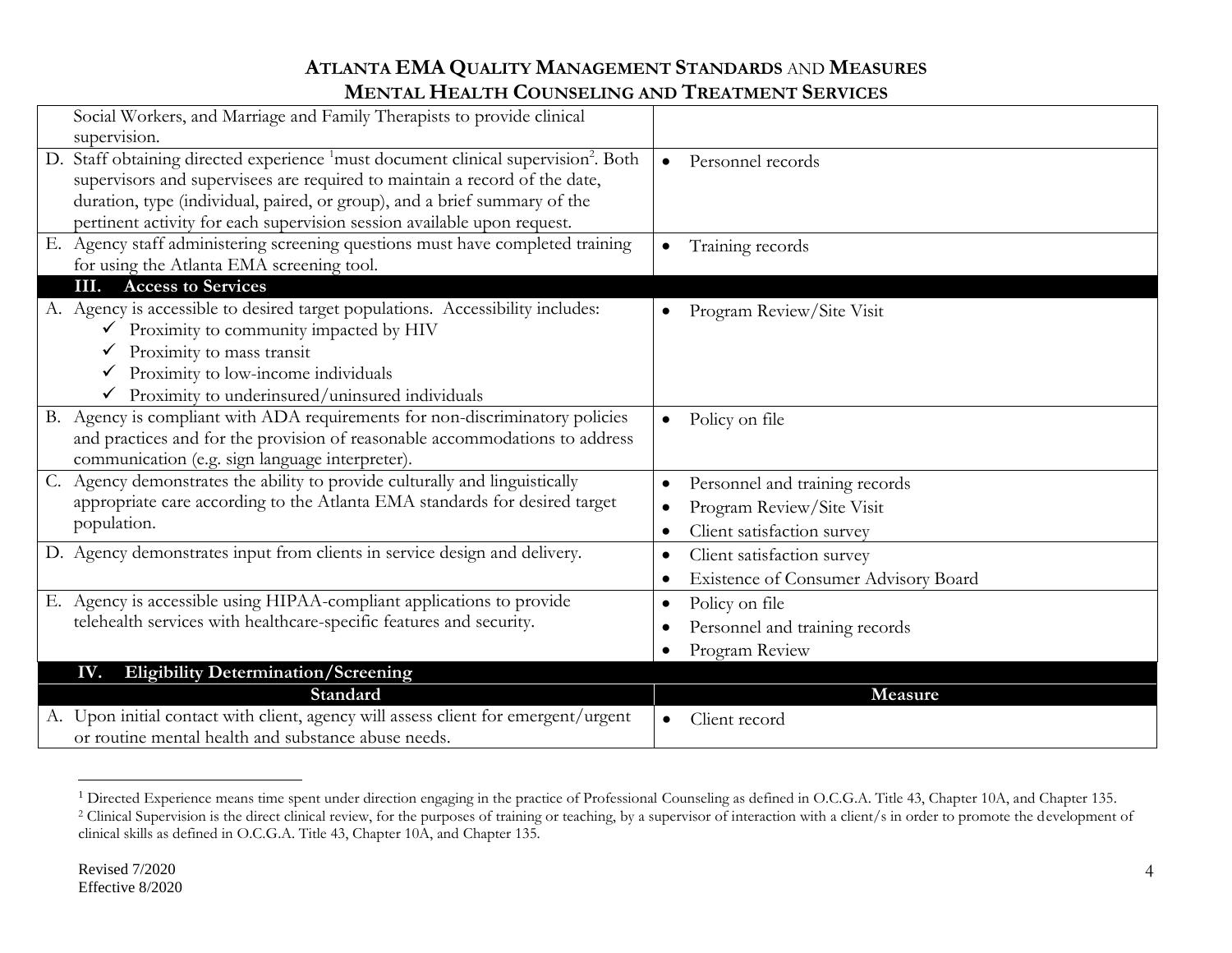| B. Provider determines client eligibility for services. Client eligibility will be<br>reassessed every six months. The process to determine client eligibility must be<br>completed in a time frame so that treatment is not delayed. Eligibility<br>assessment must include at a minimum:<br>$\checkmark$ Proof of HIV status<br>$\checkmark$ Proof of income not greater than 400% of Federal Poverty Level<br>Proof of residency within the Atlanta EMA<br>Proof of payor of last resort<br>✓<br>$\checkmark$ Proof of active participation in primary care or documentation of<br>the client's plan to access primary care<br>• At least 1 visit with a primary care provider every 6 months<br>$\bullet$ For affected children < 4, at least 1 primary care visit<br>within 12 months. | Client record<br>Policy on file<br>$\bullet$<br>Agency client data report consistent with funding requirements                                                                                                                                                                                                                                                                        |
|---------------------------------------------------------------------------------------------------------------------------------------------------------------------------------------------------------------------------------------------------------------------------------------------------------------------------------------------------------------------------------------------------------------------------------------------------------------------------------------------------------------------------------------------------------------------------------------------------------------------------------------------------------------------------------------------------------------------------------------------------------------------------------------------|---------------------------------------------------------------------------------------------------------------------------------------------------------------------------------------------------------------------------------------------------------------------------------------------------------------------------------------------------------------------------------------|
| C. Client is informed of the client confidentiality policy and grievance policy at<br>first face-to-face contact.                                                                                                                                                                                                                                                                                                                                                                                                                                                                                                                                                                                                                                                                           | Client record<br>$\bullet$<br>Client satisfaction survey                                                                                                                                                                                                                                                                                                                              |
| D. New and re-enrolling clients will be screened for case management, mental<br>health, substance abuse and legal needs using the standardized Atlanta EMA<br>screening tool per screening protocol during a face to face contact from<br>appropriate program staff immediately following eligibility determination. All<br>clients will be rescreened annually to address any new client needs.                                                                                                                                                                                                                                                                                                                                                                                            | Client record with Atlanta EMA Screening tool<br>Client data entered consistent with funding requirements<br>$\bullet$<br>(CAREWare)<br>Client record - if client disagrees with the screening<br>$\bullet$<br>disposition, the client record must include signature of client<br>noting this and the scheduled appointment time with the<br>identified agency grievance staff person |
| Assessment/Treatment<br>V.                                                                                                                                                                                                                                                                                                                                                                                                                                                                                                                                                                                                                                                                                                                                                                  |                                                                                                                                                                                                                                                                                                                                                                                       |
| Standard<br>A. Clients who are referred shall receive an assessment within 10 business days.<br>Assessment includes at a minimum:<br>V Medical history and current health status<br>HIV risk behavior<br>$\checkmark$<br>Available financial resources<br>Available support system<br>Legal history<br>Substance use history<br>Housing history                                                                                                                                                                                                                                                                                                                                                                                                                                             | Measure<br>Client record<br>Agency client data report consistent with funding requirements                                                                                                                                                                                                                                                                                            |
| B. Clients with a current mental health issues as determined by the standardized                                                                                                                                                                                                                                                                                                                                                                                                                                                                                                                                                                                                                                                                                                            | Client record<br>$\bullet$                                                                                                                                                                                                                                                                                                                                                            |
| Revised 7/2020                                                                                                                                                                                                                                                                                                                                                                                                                                                                                                                                                                                                                                                                                                                                                                              |                                                                                                                                                                                                                                                                                                                                                                                       |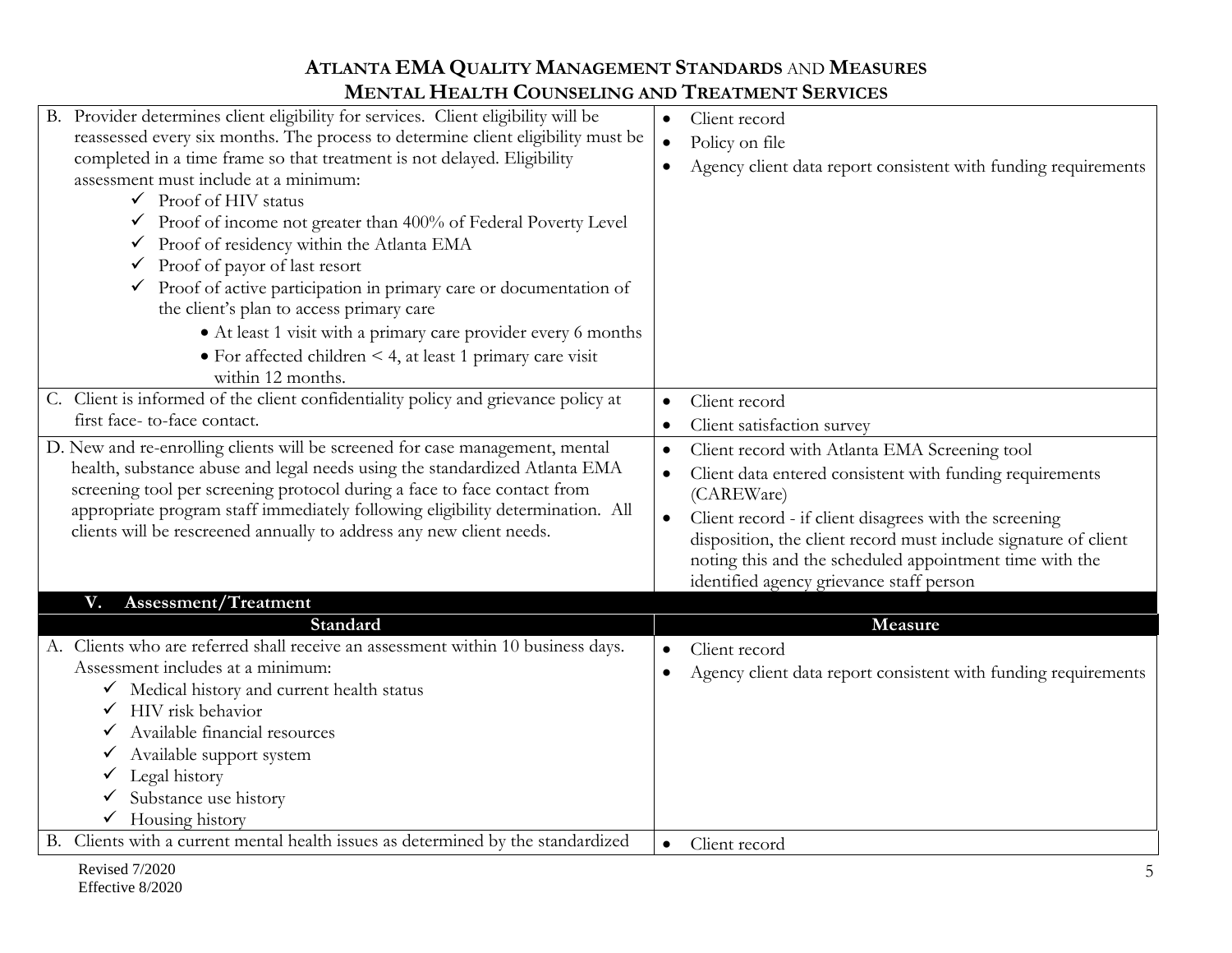| assessment who want treatment will be provided either treatment or a referral<br>as clinically indicated.                                                                                                                                                                                                                                                                                                                                                                                                                                                                                                                                                                                                                                                                                                                                                                                                                                                                                                                                                                                                                                                                                         | Agency client data report consistent with funding requirements<br>$\bullet$                                                                                    |
|---------------------------------------------------------------------------------------------------------------------------------------------------------------------------------------------------------------------------------------------------------------------------------------------------------------------------------------------------------------------------------------------------------------------------------------------------------------------------------------------------------------------------------------------------------------------------------------------------------------------------------------------------------------------------------------------------------------------------------------------------------------------------------------------------------------------------------------------------------------------------------------------------------------------------------------------------------------------------------------------------------------------------------------------------------------------------------------------------------------------------------------------------------------------------------------------------|----------------------------------------------------------------------------------------------------------------------------------------------------------------|
| C. Mental health treatment plan is developed for each client who receives<br>treatment and counseling services.                                                                                                                                                                                                                                                                                                                                                                                                                                                                                                                                                                                                                                                                                                                                                                                                                                                                                                                                                                                                                                                                                   | Client record<br>$\bullet$                                                                                                                                     |
| D. Develop treatment plan with client within 20 business days of intake<br>encompassing continuum of care. An appropriate treatment plan must include<br>at a minimum:<br>$\checkmark$ The diagnosed mental illness or condition<br>The treatment modality (group or individual)<br>Start date for mental health services<br>✔<br>Recommended number of sessions<br>$\checkmark$<br>Date for reassessment<br>✓<br>Projected treatment end date,<br>$\checkmark$<br>Any recommendations for follow up<br>$\checkmark$<br>The signature of the mental health professional rendering service<br>Risk reduction counseling on possible HIV re-infection and avoiding<br>$\checkmark$<br>transmission to their partners<br>Documentation of current medications if applicable<br>✔<br>Recommended mental health treatment and client's willingness to<br>$\checkmark$<br>participate in such treatment<br>Plans for continuity of primary medical care for those clients who are<br>$\checkmark$<br>currently receiving medical care<br>Plans to link client into primary medical care with a designated time<br>$\checkmark$<br>frame that is coordinated with client's mental health treatment needs | Client record including completed treatment plan signed by<br>$\bullet$<br>client<br>Client satisfaction survey<br>Chart audit                                 |
| E. Client's needs and treatment plan are reviewed and revised a minimum of<br>every 6 months. Clients receiving telehealth services should have a face-to-face                                                                                                                                                                                                                                                                                                                                                                                                                                                                                                                                                                                                                                                                                                                                                                                                                                                                                                                                                                                                                                    | Client record<br>$\bullet$<br>Agency client data report consistent with funding requirements<br>$\bullet$                                                      |
| visit at least once a year.                                                                                                                                                                                                                                                                                                                                                                                                                                                                                                                                                                                                                                                                                                                                                                                                                                                                                                                                                                                                                                                                                                                                                                       |                                                                                                                                                                |
| <b>Service Coordination/Referral</b><br>VI.                                                                                                                                                                                                                                                                                                                                                                                                                                                                                                                                                                                                                                                                                                                                                                                                                                                                                                                                                                                                                                                                                                                                                       |                                                                                                                                                                |
| Standard<br>A. Agency staff acts as a liaison between the client and other service providers to<br>support coordination and delivery of high quality care. For those clients not in<br>outpatient ambulatory health services, agency staff must note progress towards<br>linking the client into outpatient ambulatory health services.                                                                                                                                                                                                                                                                                                                                                                                                                                                                                                                                                                                                                                                                                                                                                                                                                                                           | Measure<br>Client record – documentation of with whom staff are<br>$\bullet$<br>communicating and progress to linking client to primary care<br>if appropriate |
| Agency staff implement discharge plan when appropriate in client treatment<br><b>B.</b>                                                                                                                                                                                                                                                                                                                                                                                                                                                                                                                                                                                                                                                                                                                                                                                                                                                                                                                                                                                                                                                                                                           | Client record<br>$\bullet$                                                                                                                                     |
| plan. The discharge plan shall be inclusive of:                                                                                                                                                                                                                                                                                                                                                                                                                                                                                                                                                                                                                                                                                                                                                                                                                                                                                                                                                                                                                                                                                                                                                   |                                                                                                                                                                |
| <b>Revised 7/2020</b><br>Effective 8/2020                                                                                                                                                                                                                                                                                                                                                                                                                                                                                                                                                                                                                                                                                                                                                                                                                                                                                                                                                                                                                                                                                                                                                         | 6                                                                                                                                                              |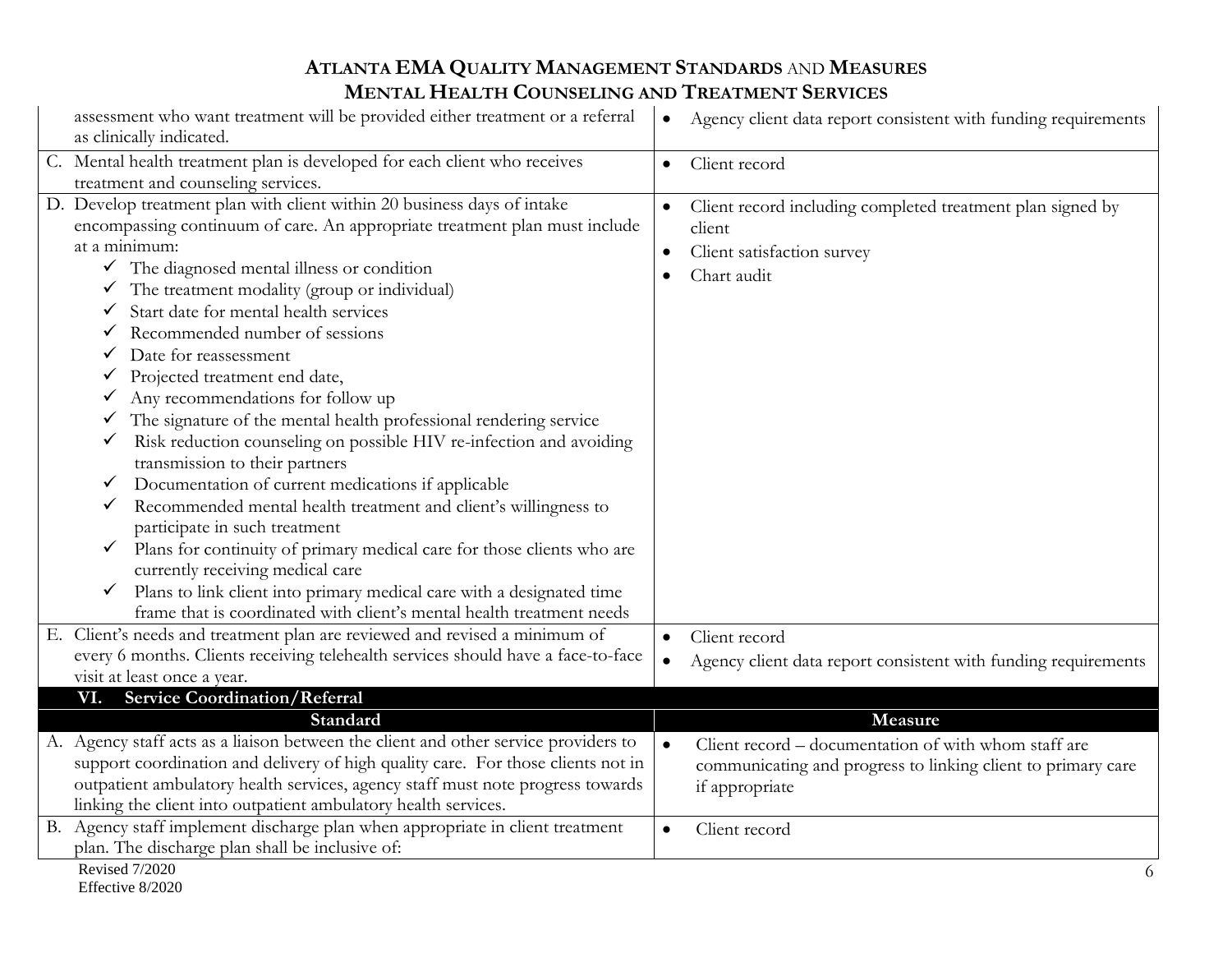| Summary of needs at admission                                                         |                                                             |
|---------------------------------------------------------------------------------------|-------------------------------------------------------------|
| Summary of services provided                                                          |                                                             |
| Goals completed during counseling                                                     |                                                             |
| Circumstances of discharge                                                            |                                                             |
| $\checkmark$ Disposition                                                              |                                                             |
| C. Referral sources should be provided with a minimum of the following:               | Client record                                               |
| Authorization form from client to provide records to referral source                  |                                                             |
| Concise problem statement                                                             |                                                             |
| Helpful/relevant lab tests                                                            |                                                             |
| VII. Clients' Rights and Responsibilities                                             |                                                             |
| Client confidentiality policy exists for all service settings.                        | Policy on file                                              |
| Grievance policy exists.<br>В.                                                        | Policy on file                                              |
| C. A current (in the last year) release of information form exists for each specific  | Client record                                               |
| request for information and each request is signed by the client.                     |                                                             |
| D. The agency has a formal policy as governed by Georgia law for clients who          | Policy on file<br>$\bullet$                                 |
| may be incapable of making their own treatment or care decisions.                     | Legal/medical consultation policy                           |
| Client will be informed of the client confidentiality policy, grievance policy,<br>Е. | Client record<br>$\bullet$                                  |
| their rights and responsibilities and their eligibility for services annually.        | Documentation in client chart initialed or signed by client |
|                                                                                       | (may include electronic signature)                          |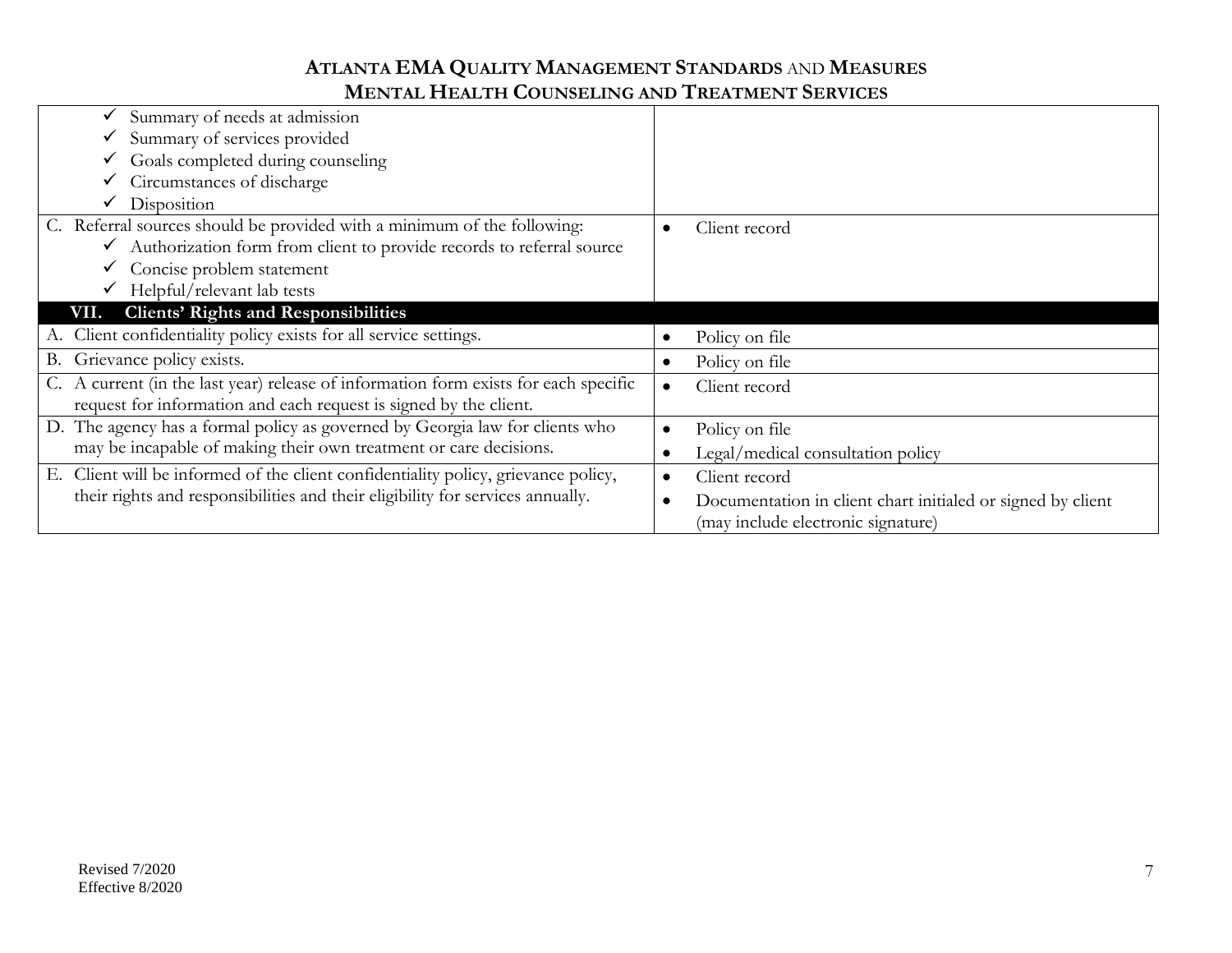### **Mental Health Professional (MHP)**

The following are considered to be Mental Health Professionals:

- 1. Physician (MD, DO, etc.) A physician licensed to practice medicine or osteopathy by Georgia Composite Board of Medical Examiners
- 2. Psychiatrist A physician licensed to practice medicine or osteopathy in Georgia, who has completed a residency in psychiatry approved by the American Board of Psychiatry and Neurology.
- 3. Physician's Assistant (PA) A person who completed a physician's assistant training program approved by Georgia Composite Board of Medical Examiners with at least 1 year of experience in behavioral healthcare required to supervise Certified Psychiatric Rehabilitation Professionals (CPRP), Certified Peer Specialist (CPS), or Paraprofessional (PP) staff.
- 4. Advanced Practice Nurse (APRN) An advanced practice nurse, licensed in Georgia, with one year experience in psychiatry or mental health
- 5. Clinical Nurse Specialist, Psychiatric-Mental Health (CNS-MH) The holder of a master's degree of higher in nursing with a specialty in psychiatry or mental health
- 6. Nurse Practitioner (NP) A registered nurse, licensed in Georgia, who holds a master's degree from a school of nursing or a university with a specialty in psychiatry or mental health and has at least 1 year of experience in behavioral healthcare required to supervise CPRP, CPS, or PP staff.
- 7. Psychologist (PhD or PsyD) A holder of a doctoral degree from an accredited university or college and who is licensed by the Georgia Board of Examiners of Psychologists.
- 8. **Licensed Clinical Social Worker (LCSW)** The holder of a master's degree in social work from an accredited university or college, with documentation of 3 years of supervised full-time clinical post Master's degree and licensed by the Georgia Composite Board of Professional Counselors, Social Workers, and Marriage and Family Therapists.
- 9. **Licensed Professional Counselor (LPC) –** The holder of a master's degree from an accredited university or college, and licensed by the Georgia Composite Board of Professional Counselors, Social Workers, and Marriage and Family Therapists.

## **Mental Health Staff (MHS)**

Mental Health Staff must work under the supervision of a Mental Health Professional (MHP). Their clinical work must be reviewed and signed by the MHP supervisor. The following are considered to be Mental Health Staff:

- 1. Licensed Practical Nurse (LPN) A person licensed for practical nursing by Georgia Board of Licensed Practical Nursing with one year experience in psychiatry or mental health.
- 2. Registered Nurse A person with a bachelor's degree in nursing with one year experience in psychiatry or mental health and licensed by the Georgia Board of Nursing.

 $\overline{a}$ 

<sup>&</sup>lt;sup>3</sup> Adapted from the FY2020 Provider Manual for Community Behavioral Health Providers by Georgia Department of Behavioral Health & Developmental **Disabilities (Oct 2019). https://dbhdd.georgia.gov/provider-manuals-archive**